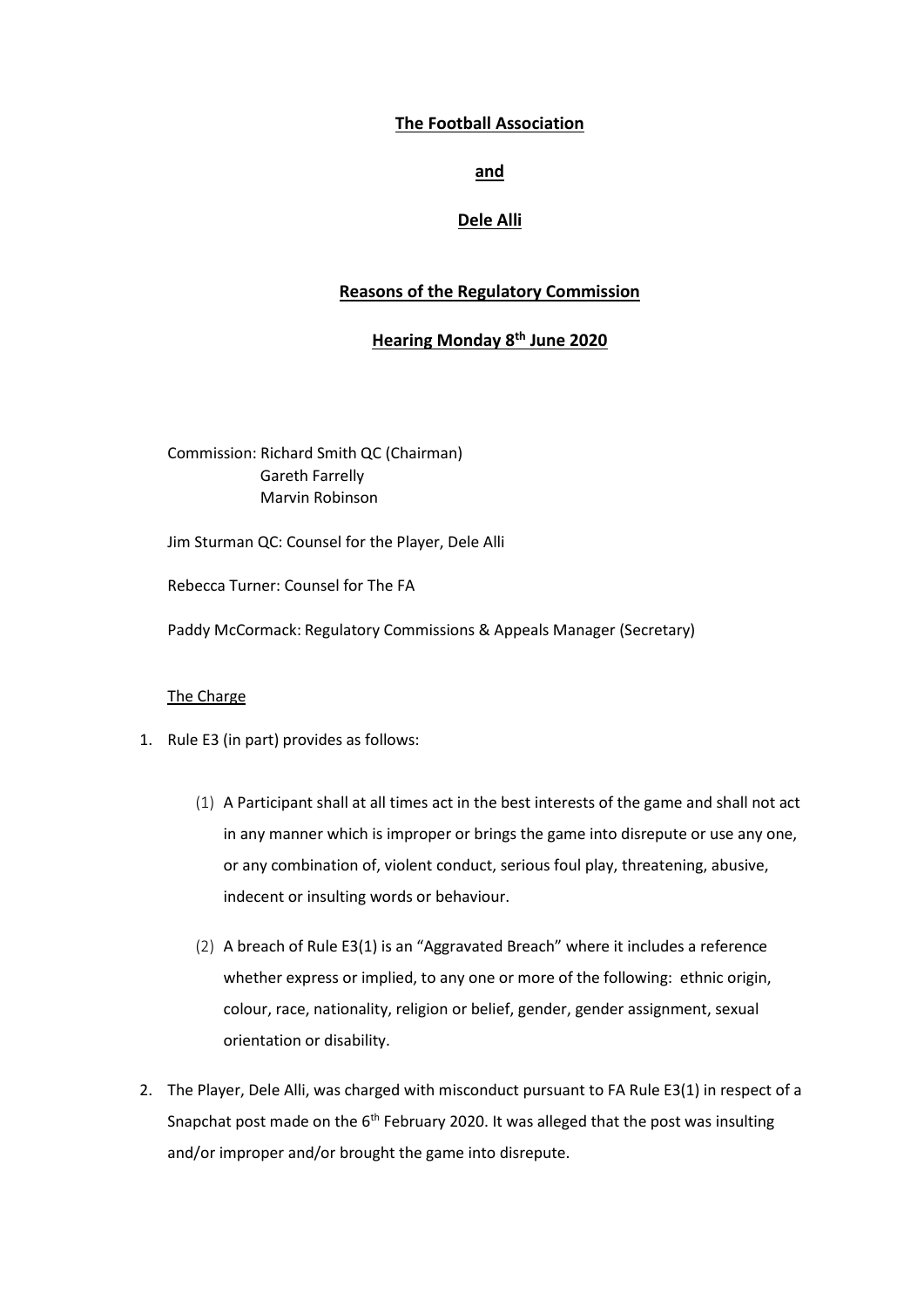- 3. It was further alleged that the Player's conduct in posting the material amounted to an "Aggravated Breach" of the relevant provisions by reason of Rule E3(2) in that the post included reference, whether express or implied, to race and/or colour and/or ethnic origin and/or nationality. The charge was denied by the Player.
- 4. A Hearing of the charge took place by Microsoft Teams video link on the 8<sup>th</sup> June 2020 after a delay caused by the implications of Covid-19.

## Background

5. On the 6<sup>th</sup> February 2020 the Player was at Heathrow airport and was travelling to Dubai for a mid-season break with three friends and his security guard. There had been concern about the journey in the light of developing concerns around the effects of coronavirus. Dele Alli had prepared himself with a mask and hand gel. Whilst sat in an airport lounge and wearing his face mask, the Player filmed a video on his mobile phone. The video first showed the Player's masked face accompanied by the words;

"*Corona whattttt, please listen with volume*".

- 6. The video thereafter moved to focus in on a man who was of Asian appearance sat close to the Player.
- 7. The Player was to maintain that the man he had filmed had been coughing, and that was why the post invited people to 'listen with volume'. No coughing could in fact be heard on the recording.
- 8. The video was posted on to the Player's Snapchat account. The Snapchat story account was accessible to some 160 people who he regarded as 'friends and colleagues'. In addition, the video was posted on to a WhatsApp group that the Player shared with three 'very close [named] friends'.
- 9. The video was deleted from the Player's Snapchat story soon thereafter and had disappeared from the account upon the Player's arrival in Dubai seven hours later. However, the video was copied by one of the (unidentified) Snapchat recipients and forwarded to a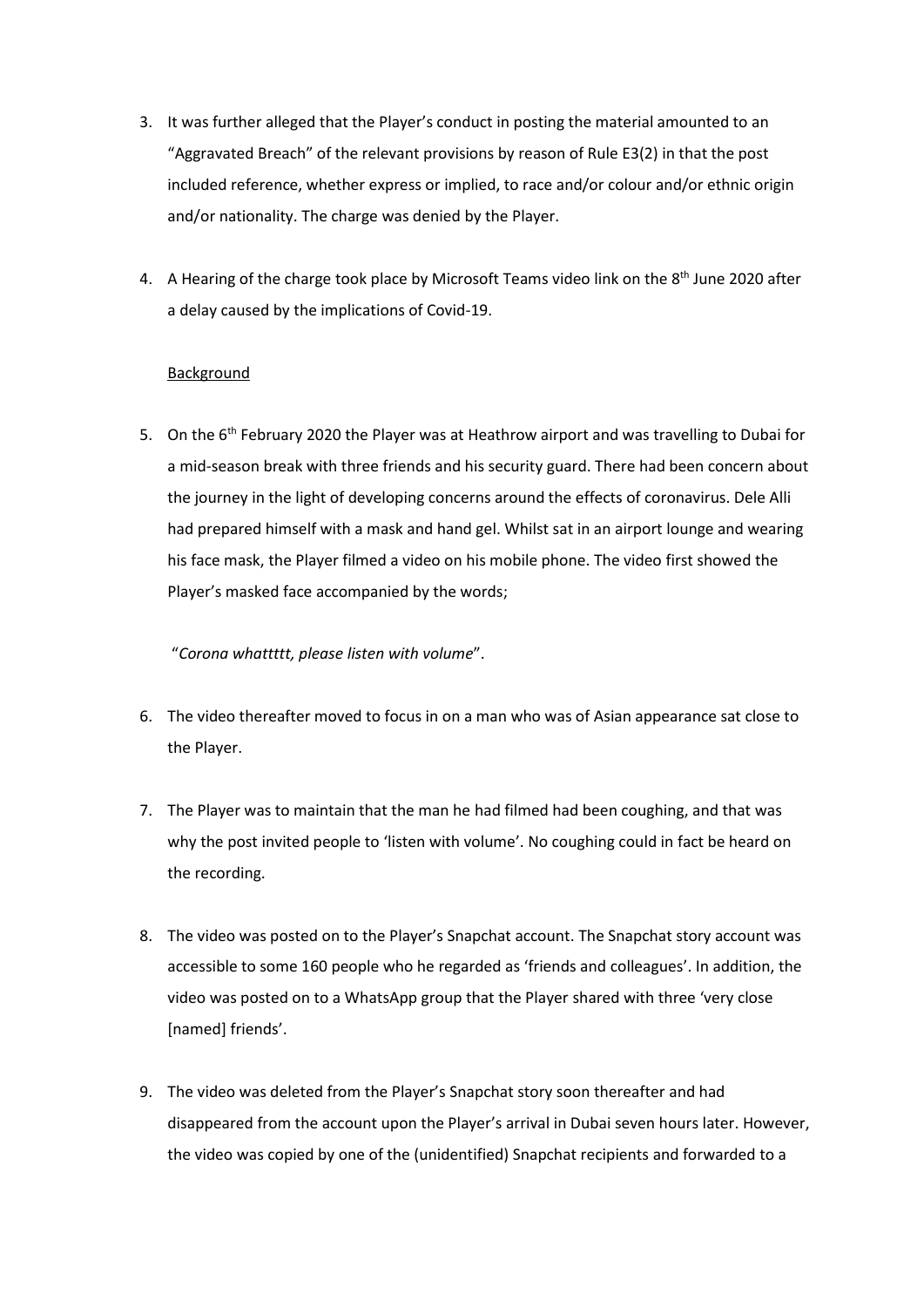national newspaper, who in turn published the material online. Other publications and commentary followed in the national and international press. The Player thereafter issued an apology on a Chinese social media platform.

#### *The case for The FA*

- 10. It was not the FA's case that Dele Alli was a racist. The FA's case was that 'without sufficient thought', the Player shared a video that depicted an 'unacceptable racist stereotype' in a misguided attempt at humour.
- 11. In her oral submissions to the Commission and in her Note dated the 26<sup>th</sup> February 2020, Miss Turner explained that The FA's principle case was that the Player deliberately targeted a man of Asian appearance. He was selected, argued The FA for his appearance and not because there had been any coughing. That 'targeting' was said to be consistent with a racial stereotyping of persons of Asian appearance being connected with coronavirus.
- 12. In the alternative, The FA further submitted that even if it was that a Commission were not satisfied that the man depicted in the video had been deliberately targeted by the Player, the fact that the man was of Asian appearance, could only sensibly be viewed objectively as suggesting that the man was selected because of a link as between persons of that appearance and the virus.
- 13. The FA played the video and adduced the Player's responses to the charge in the presentation of their case.

#### *The case for the Player*

- 14. Dele Alli gave evidence in accordance with the account set out in in his documentary replies to The FA, dated the  $13<sup>th</sup>$  and  $21<sup>st</sup>$  February 2020 respectively, and in his statement dated the 6<sup>th</sup> March 2020.
- 15. The Player said that he had been concerned about travelling and had prepared himself by wearing a face mask and having anti-bacterial hand gel available. He was teased by his friends about what they (then) perceived to be an overreaction to the risk posed. In his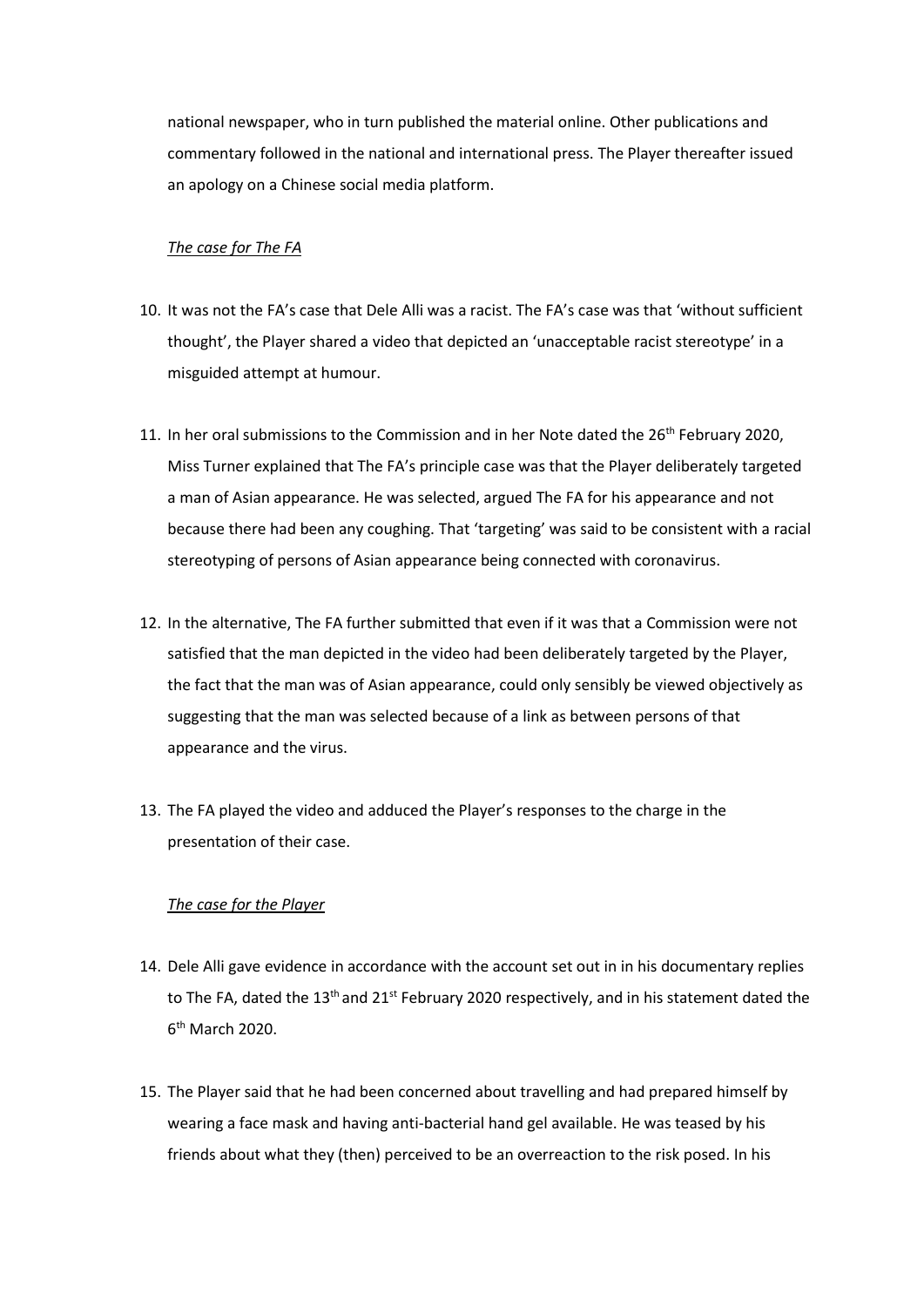statement adduced before the Commission, Kyle Walker Peters detailed that he thought Dele Alli was indeed overreacting by wearing a mask and that the group were engaged in 'banter' about it.

- 16. When he heard someone coughing in the first-class lounge, the Player said that he decided to record the person who was coughing, as a joke aimed at himself and his apparent 'overreaction'. The Player said that he started his film at the time the man was coughing and expected the same to be captured on the soundtrack. In answer to questions put to him, the Player accepted that the reason why he filmed the man coughing was because the supposed joke was that the coughing man might have the virus. In answer to a question in cross examination from Miss Turner, the Player denied that he had zoomed in on the Asian man simply because of his appearance.
- 17. Mr Alli said that it was only after the video had been posted that he appreciated that the soundtrack did not in fact include any coughing noise. The man who was filmed did not appear to be in the act of coughing.
- 18. The Player accepted that, at the time the video was created on the  $6<sup>th</sup>$  of February, he was aware of the scale of the problem caused by coronavirus and that there were links between China and the virus. He documented his understanding of the "*widespread coverage of coronavirus and how it was effecting [sic] everyone all over the world*", and that it was "*in China where the virus has affected the most people*".
- 19. However, at the heart of the Player's case was his contention that he had not selected the man in question because of his appearance but simply as he happened to be the person coughing. As the Player put it, "*ethnicity was irrelevant".*
- 20. The video was described to be a misguided attempt at humour; his friends at the airport did not find it funny. The Player said that he "*very quickly realised that* [the video] *may have the potential to cause upset because no one should be making jokes about people all over the world catching coronavirus, especially when people have lost their lives as a result of it".* He added that he "..*understands even on his private account it was an insensitive video to share…at a time when many others are suffering".*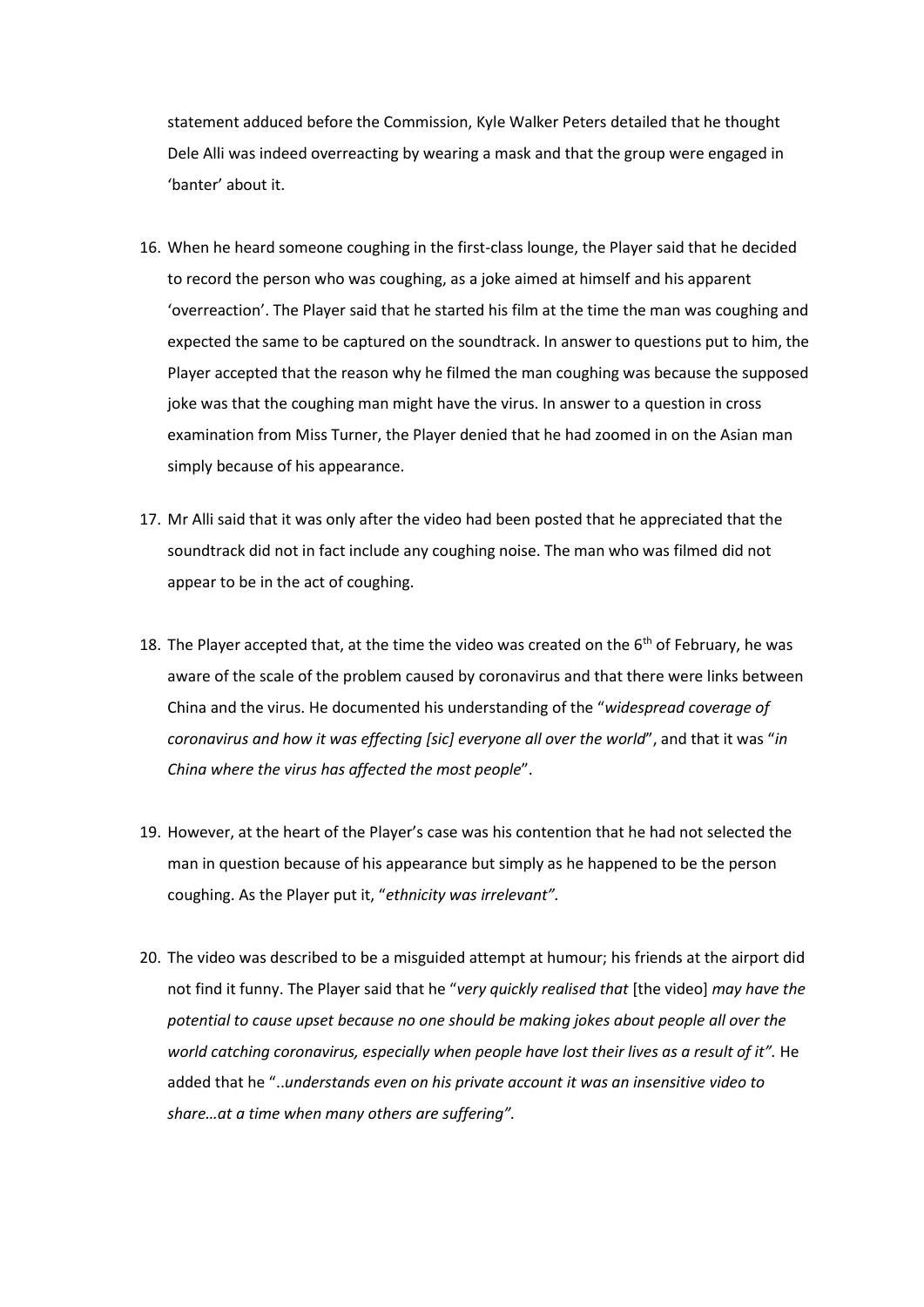- 21. Harry Hickford, called in support of the Player's case, detailed in his statement that the video made no sense and was not funny. Aaron Greene said he immediately appreciated it was "*bound to upset someone*". That was, in the view of the Commission, an understandable reaction.
- 22. The Player explained that he decided to delete the video before he boarded his flight to Dubai. It was the following day that he became aware that he had, in his words, been "*betrayed*" by someone on his Snapchat group and the post had been given to the media. An apology was made in which the Player detailed that he had 'let himself down', but it was the Player's evidence to the Commission that he did not regard the content of the video to be of a kind to 'cross the line' into conduct answerable under Rule E3, in particular as the video, in his opinion, "*had nothing to do with the ethnicity of the man"*
- 23. Harry Hickford, the Player's brother and agent, was called in support of the Player's case and like Kyle Walker Peters (who's written statement was accepted into evidence by the Commission), spoke of the banter that had taken place amongst friends about Dele Alli's overreaction to the threat of the virus. Importantly, he also gave evidence that he had heard the man coughing in the airport lounge. Aaron Greene gave evidence that he too had heard the coughing. The Commission accepted their observations that they were more sensitive to hearing people cough at that time, by reason of the heightened awareness around the symptoms associated with the virus.
- 24. Miss Turner challenged the evidence of those called in support of the Player's case to the effect that they could not in truth have recalled a man coughing in the lounge and that they had made up their evidence in an attempt to support the Player. Both Mr Hickford and Mr Greene denied any such suggestion.
- 25. In his written statement, Kyle Walker Peters said that he had not heard the coughing, and spoke principally as to the character of his friend, echoing the thoughts of others, to the effect that Dele Alli was not racist and of good character.

#### Finding

26. It is clear from all the evidence the Commission heard, and accepted, that The FA were right to observe that it was not their case that Dele Alli was a racist.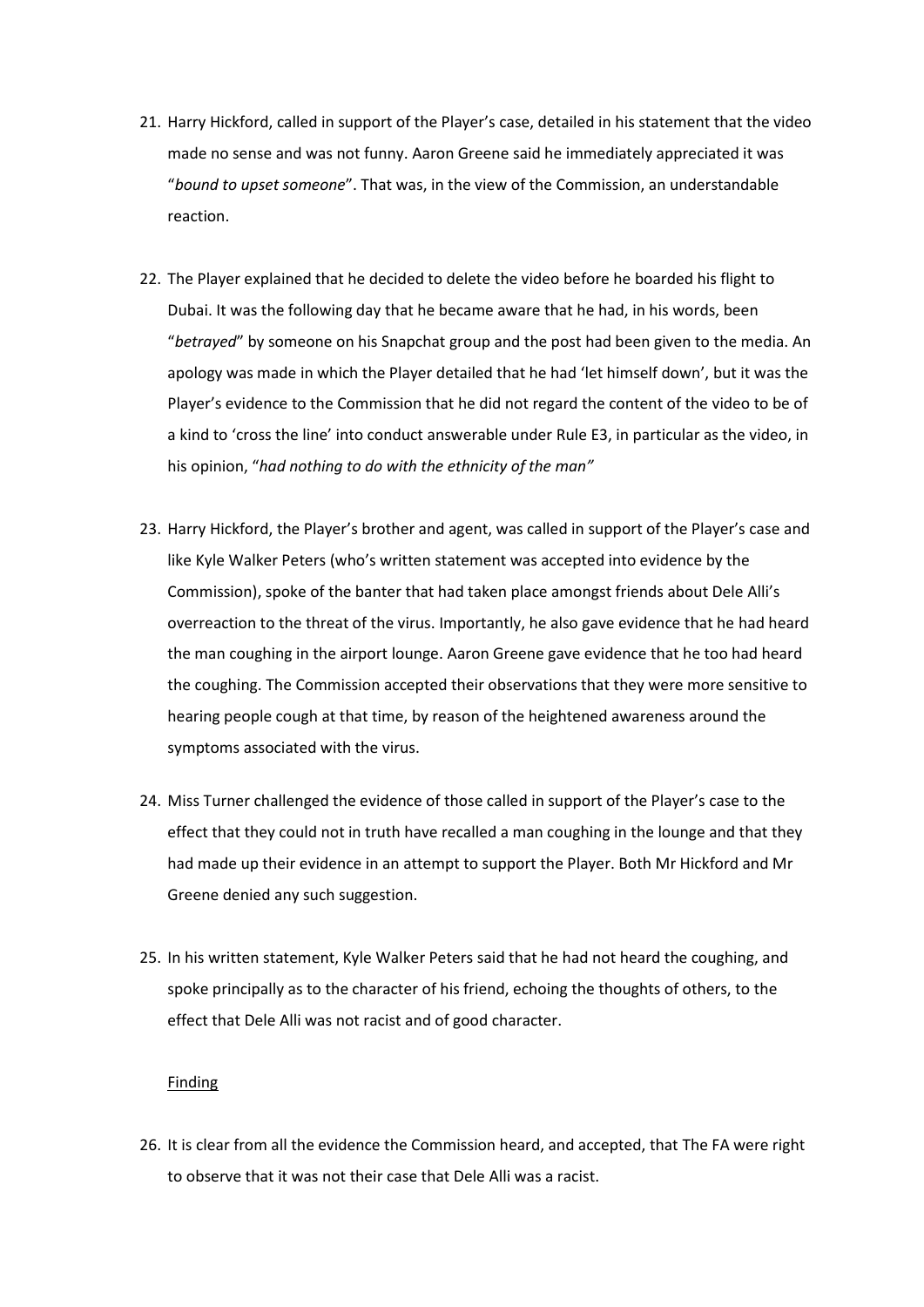- 27. The Commission concluded that the video created at Heathrow airport on the  $6<sup>th</sup>$  February was a very poorly judged attempt at what the Player then regarded as a humorous joke. The measure of that extremely poor judgement was evidenced by the fact that the Player himself reflected promptly on the content and sought to delete it with some haste.
- 28. In her submissions to the Commission, Miss Turner had invited the Commission to conclude that the Player had not heard the man of Asian appearance cough at the relevant time, and that the only reason the man had been filmed was because of his Asian appearance. As detailed herein above, it was said that the Player had *deliberately* targeted a man of Asian appearance and so had expressly included a reference to race, and/or colour and/or ethnic origin and/or nationality.
- 29. Having considered all the evidence before them, the Commission were satisfied that Dele Alli had heard the man in question coughing, and that when he commenced his video his (ill judged) intention was to film the man so as to suggest a link between the coughs and coronavirus.
- 30. In reaching that conclusion the Commission had particular regard to the evidence given by the Player. The Commission carefully considered both what was said and how it was said. They found Dele Alli to have given a truthful account of what he had heard and what his intentions were in setting about to create the supposedly humorous video.
- 31. The Commission further noted that the Player's account was supported by the evidence of Harry Hickford and Aaron Greene. Notwithstanding the careful examination and criticism of this evidence by Miss Turner, the Commission found both witnesses to be credible in respect of the evidence they respectively gave about hearing the coughing. Both men gave their evidence, on that issue, in a straightforward and candid way.
- 32. The fact that the video had been accompanied by an invitation to 'listen with volume' was a feature of the evidence that the Commission very much considered to be consistent with the evidence given by the Player. It was, the Commission concluded, because the Player expected the video to catch the sound of coughing, that he asked his audience to listen with sound.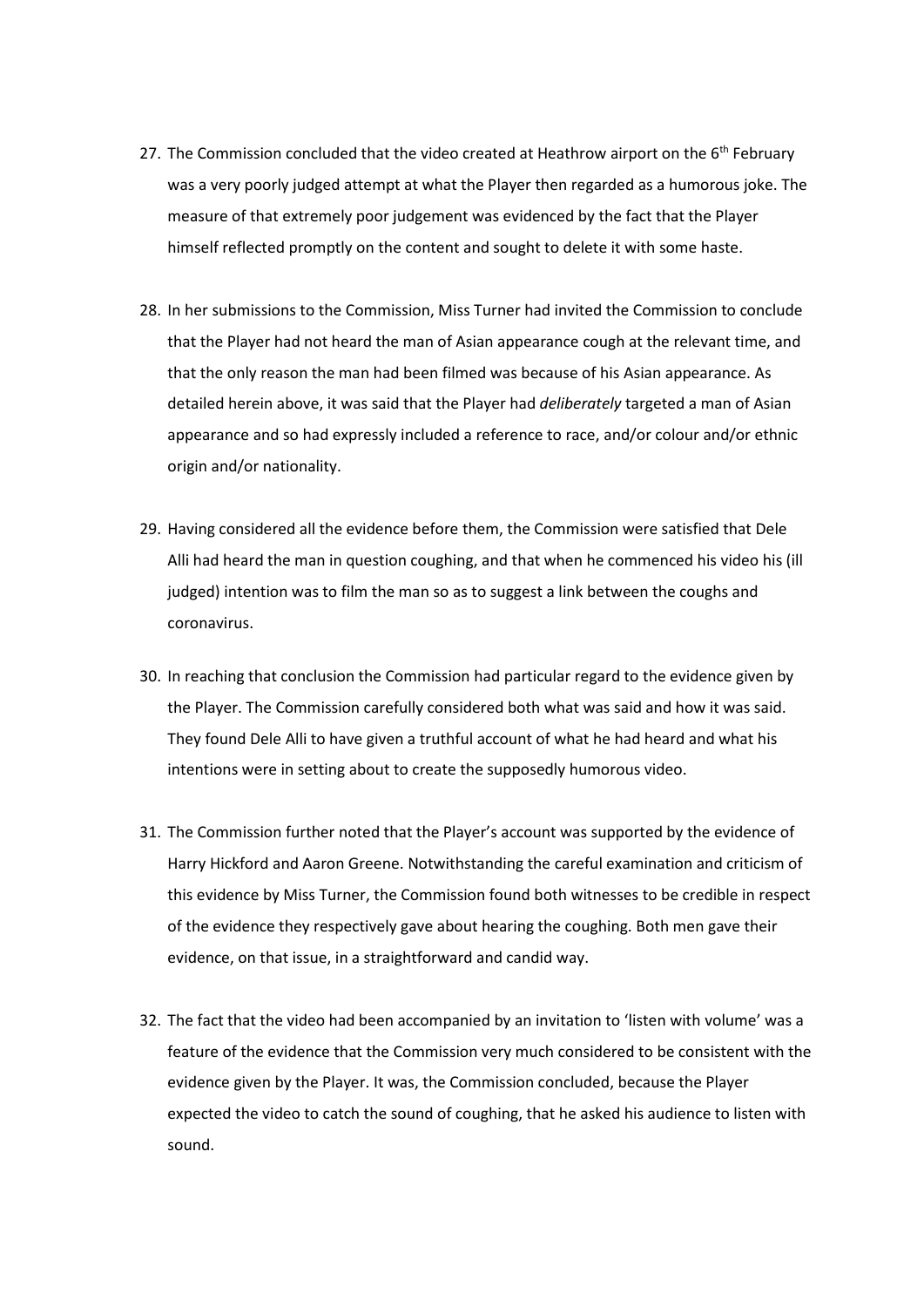- 33. In her measured submissions to the Commission, Miss Turner suggested that Mr Alli might have in fact expected the video to catch another sound rather than coughing. Subsequent newspaper reports had spoken of supposedly hearing Chinese accents in the background of the footage. That did not appear to be so to the Commission and was not advanced as being so by The FA. Miss Turner, when asked, could not suggest or identify any alternative sound that would make sense of the 'invitation to listen'.
- 34. The Commission were mindful that the Player could have set out to record the coughing and in addition deliberately included the focus upon the man of Asian appearance as a racial stereotype of the kind suggested by The FA. After careful consideration, and not without some hesitation, the Commission came to the conclusion that they could not be satisfied that the Player had included the man in the video for that reason. Rather, the Commission concluded that the Player had, as he had said, filmed the man not because of his ethnicity, but because *he* was the man who had been coughing. Again, the Commission gave weight to the evidence they had heard from the Player and had regard in addition to the Player's character which they accepted was of a kind inconsistent with a suggestion that he *deliberately* sought to reference race in a joke.
- 35. In respect of the substantive charge of misconduct, the burden was upon The FA to prove on a balance of probabilities that the Snapchat post was insulting and/or improper and/or brought the game into disrepute. Notwithstanding what the Player (and those travelling with him) had accepted about the content of the video, Dele Alli did not accept that the video "*crossed the line into improper conduct*". Mr Sturman QC was to echo that analysis in his submissions to the Commission.
- 36. The Commission reminded themselves that the video and other circumstances of this case had to be viewed in the context of world events as they were in February 2020. The dramatic and serious effects of Covid-19 have resonated in the months immediately after the Player's mid-season holiday to Dubai. However, the Commission unhesitatingly concluded that the subject matter and content of the posted video went far beyond a poor joke made in bad taste; the material was very clearly insulting and improper of a kind to bring the game into disrepute within the meaning of Rule E3(1). Accordingly, The FA proved the basic charge of misconduct.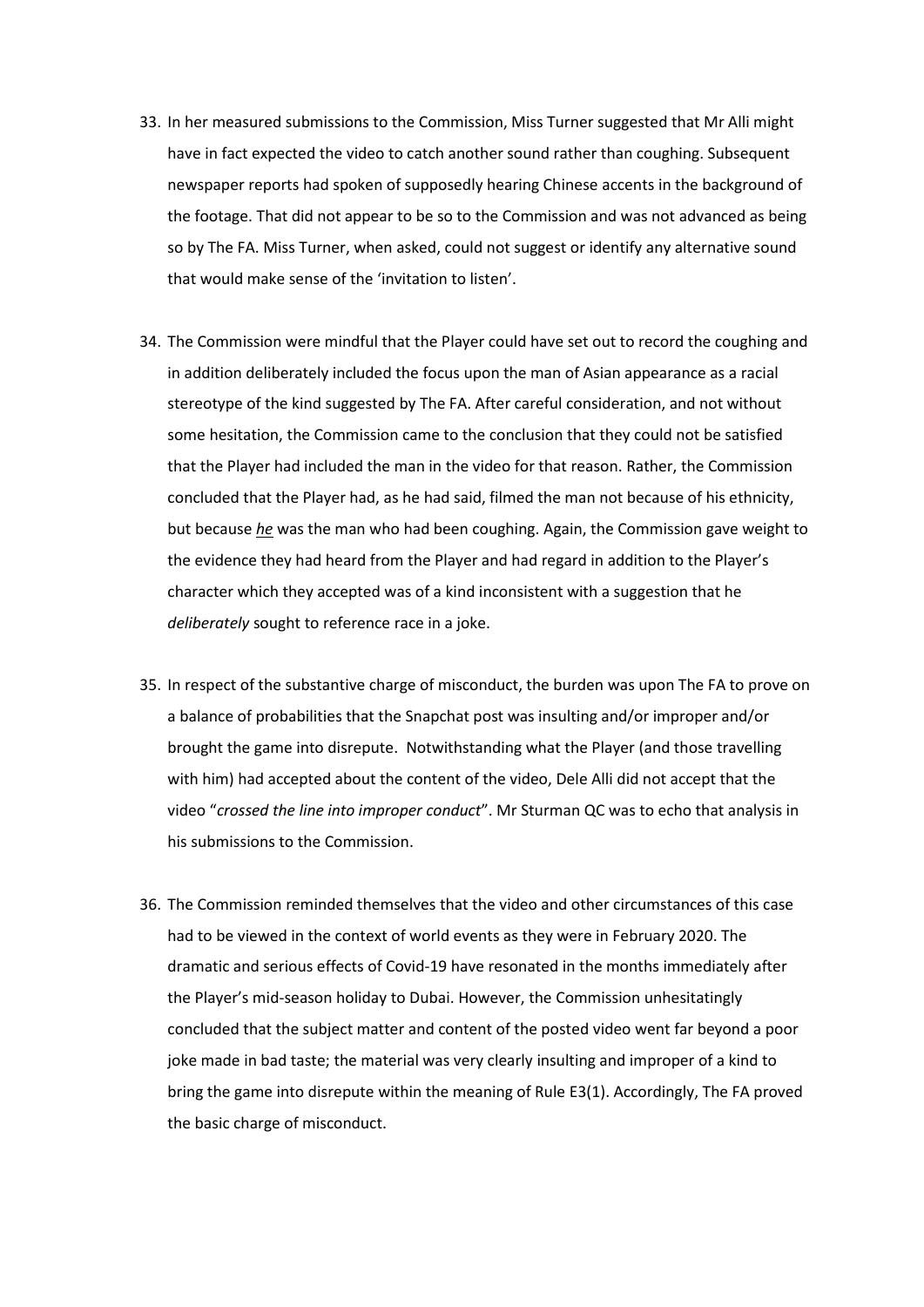- 37. The Commission went on to consider whether the proven misconduct was aggravated within the meaning of Rule E3(2), that is, whether the post included reference, whether express or implied, to race and/or colour and/or ethnic origin and/or nationality.
- 38. Whether the charge was racially aggravated is an objective test and is not determined simply by the intentions of the Player. It is also important to note that the question for the Commission was not whether Dele Alli was racist per se, but whether the video contained a reference to one or more of those matters, including race, provided for in Rule E3(2). Accordingly, whilst the Commission were not satisfied that Dele Alli had deliberately chosen the man in the video by reason of his appearance, the Commission also had to consider whether the fact that the man was of Asian appearance could only be sensibly viewed objectively as suggesting that the man was in fact selected because of a link as between persons of that appearance and the virus.
- 39. The FA had argued that a reasonable bystander assessing the content of the video would have reached the conclusion that it was being implied that the man of Asian appearance had coronavirus. Indeed, Miss Turner essentially elicited just such a conclusion from both Mr Greene and Mr Hickford in answers they gave to questions put in cross examination. For his part, Dele Alli did not accept that, even when viewed objectively, that the content of his video was of a kind to be considered in breach of Rule E3(2).
- 40. The Player had accepted that he was, at the time the video was created on the  $6<sup>th</sup>$  of February, aware of the scale of the problem caused by the virus and that there were links between China and the virus. The Commission concluded that a moment of sensible reflection by Mr Alli would have led him quickly to the conclusion that (whatever his supposedly humorous intentions) others looking at the selection of the male in the video would have thought the video was clearly implying that there was a link between the virus and those of Asian appearance; a racial stereotyping.
- 41. Viewed objectively the Commission concluded to the requisite standard, that the video included an implied reference to race and nationality. The video very clearly was open to the interpretation that the creator was seeking to observe that there was a link as between the man of Asian appearance and coronavirus. Accordingly, the Commission found the charge proved in the aggravated form.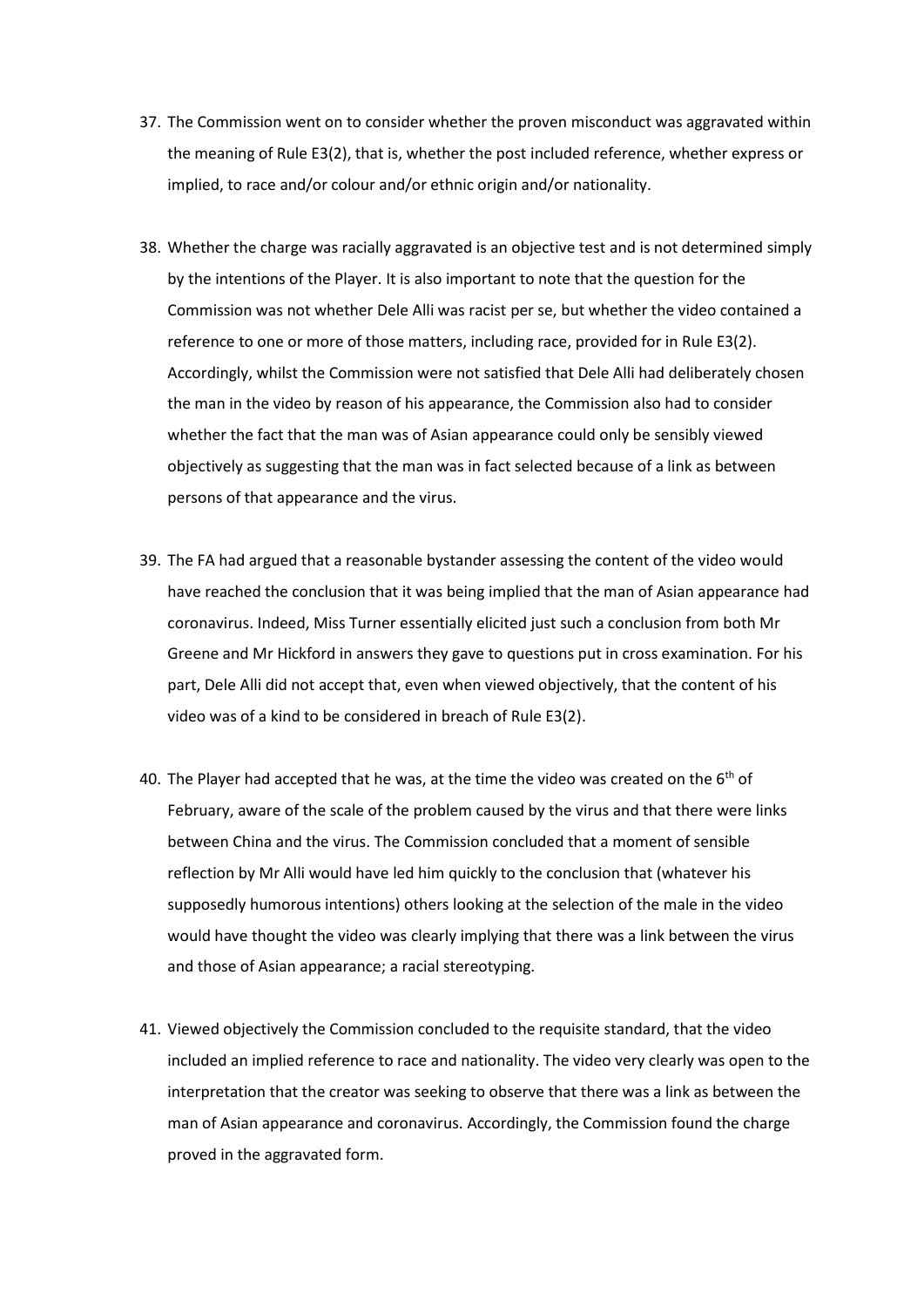#### Sanction

- 42. The Commission heard submissions from The FA calling for the imposition of a playing sanction. Mr Sturman QC urged that in circumstances where the evidence reflected what the FA themselves described to be an offence committed 'without sufficient thought', and 'in a misguided attempt at humour', there was no necessity to suspend the Player from playing.
- 43. The Commission were informed that Dele Alli had no similar misconduct offence on his record.
- 44. Both Parties pointed to certain similarities with the comparative case of *Bernardo Silva.* Having also sat that case, the Commission considered themselves well place to weigh the comparative assistance, or otherwise, provided by the facts of that case. The FA, inter alia pointed to the fact that Silva had admitted the offence; the Player pointed, in particular, to the fact that he had not published on a widely viewed Twitter account.
- 45. The Commission concluded that the misconduct was not premeditated, and that the Player had not set out to be insulting or to create a racial stereotype. The Commission agreed with the FA in their assessment that the actions of the Player were 'without sufficient thought' and a 'misguided attempt at humour'. The creation and distribution of the offending material was more the product of spontaneous ill-judged stupidity rather than any sense of malicious intent. However, the fact that the video was intended to be limited to the eyes of about 160 people did not make the content any less offensive or inappropriate. Not least, and as the FA rightly highlighted, the Player had included a member of the public (without that man's knowledge or consent) in his video, with the clear inference that the man could have the virus.
- 46. It is important to note when assessing the culpability of the Player's misconduct, that the content was not deliberately distributed to a very wide public audience; it had been intended only for what the Player thought was a trusted and private group of friends and colleagues. However, the Player could and should have appreciated that once material is distributed the author no longer has control of the onward distribution. As Mr Sturman QC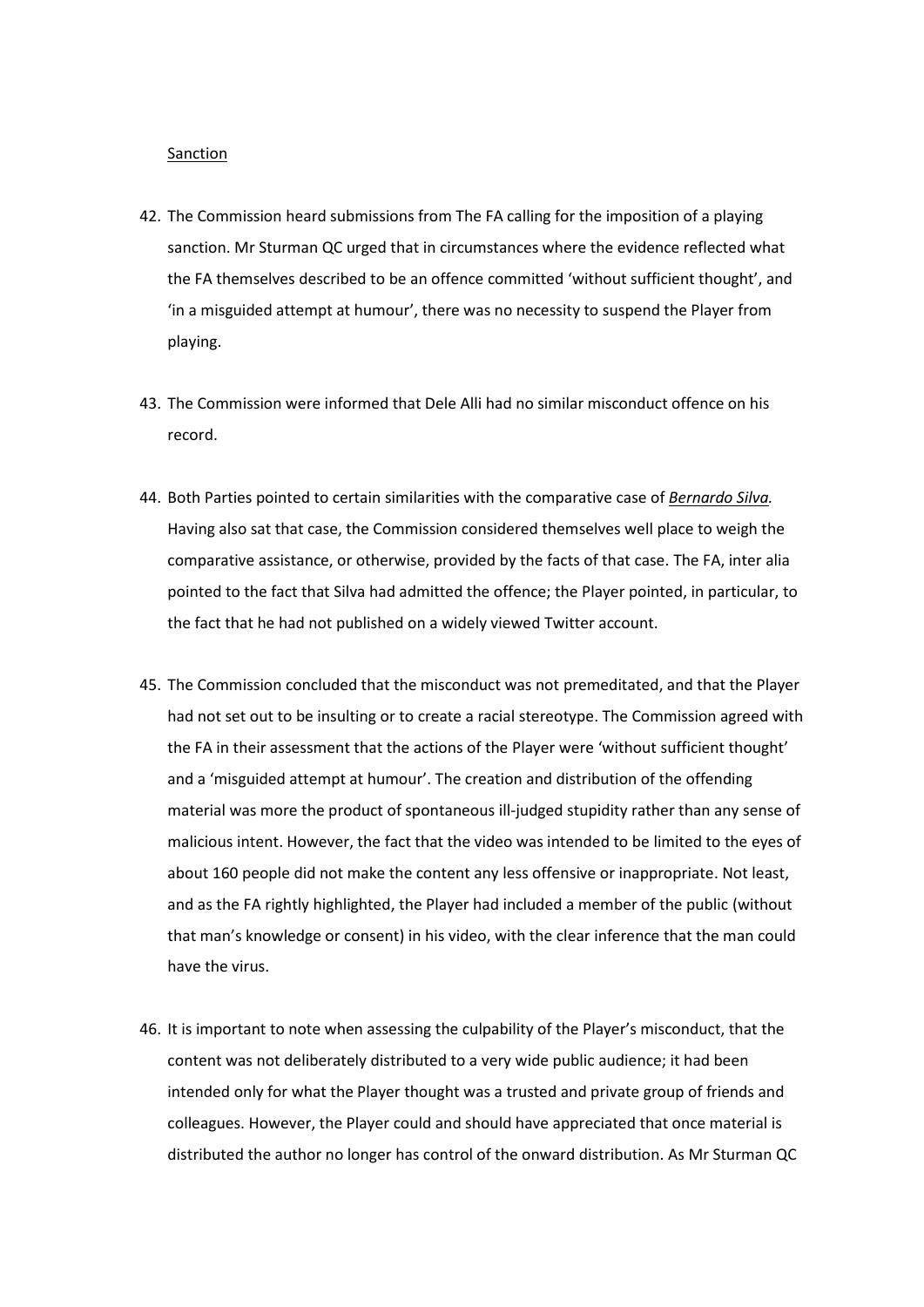was to put it in his written submissions, "…[it] *may be too late to put the genie back in the bottle*". The fact that the video was published onward without his knowledge or agreement is evidence in itself that Dele Alli in reality had no control of over the material once he chose to post it at all. That lack of control is still further illustrated by the fact that the Player says he remains unable to identify who it was in his 'group' that copied the material.

- 47. Equally, Dele Alli knew or ought to have known that that there will always be a significant public and media interest where anything regarded as controversial or inappropriate originates from a well-known public figure. That was a consideration that the Player's own friend Aaron Greene had himself observed in his evidence. This video was clearly both controversial and deeply inappropriate. Whilst it was not his intention, the onward transmission of the content had, as one could have foreseen, added to a misplaced media narrative about Asian stereotypes in what one witness described as the ensuing "press storm".
- 48. In taking account of all those matters placed before them, the Commission also found that the Player's misconduct was mitigated in particular by the fact that he;
	- promptly deleted the video and subsequently posted an apology;
	- was of good character, without any similar misconduct matters in his disciplinary history;
	- had expressed regret for his actions (albeit that such regret was tempered in part by his failure to acknowledge the true gravamen of his misconduct); and
	- as a result of delays caused by the implications of Covid-19, waited some time to have his hearing and learn his fate.
- 49. Having regard to the provisions of Disciplinary Regulation 48.3 and by reason of the fact that the Aggravated Breach was via the use of a communication device, the Commission was not bound to impose an immediate suspension of at least 6 matches, as would otherwise have been the case for an Aggravated Breach. Rather, the Commission imposed a sanction that was appropriate in the circumstances of this case and taking account of those matters which aggravated and mitigated the offending.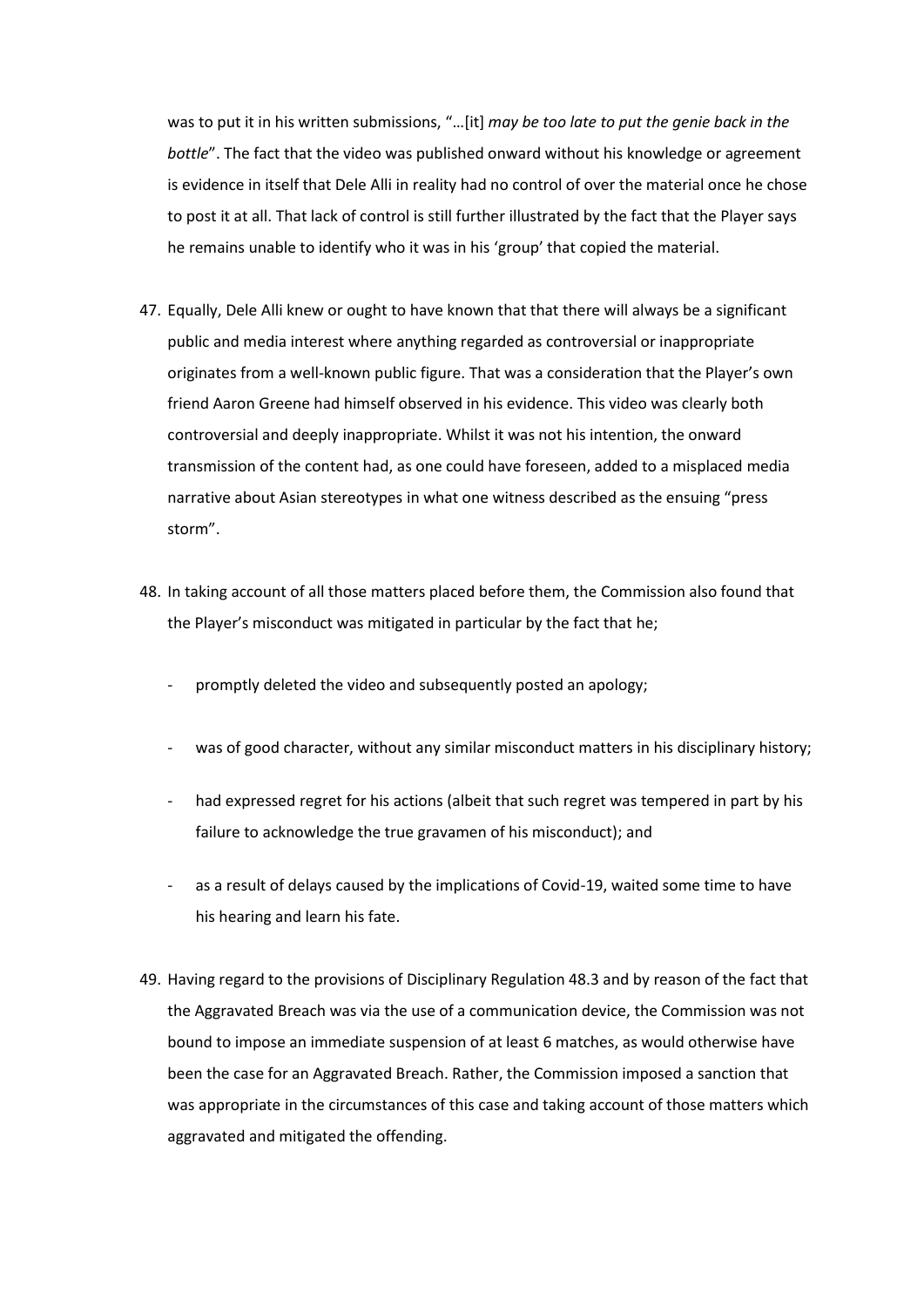- 50. The Commission concluded that the justice of the case was met by the imposition of a one match suspension from playing, together with the imposition of a fine.
- 51. Disciplinary Regulation 46.1 provides that it is mandatory that the Player is made the subject of an education programme.

## Summary of Sanction

52. The Player is;

(i) suspended from all domestic club football with immediate effect until such time as Tottenham Hotspur FC completes one First Team Competitive Match in an approved competition;

(ii) fined the sum of £50,000; and

(iii) ordered to attend a mandatory face-to-face education programme the details of which will be provided to the Player by The FA. That programme is to be completed within a 4 month period commencing from the 8<sup>th</sup> June 2020. If the difficulties presently posed by the restrictions relating to Covid-19 do not allow the course to be completed in the 4 month period, then the Parties are at liberty to apply for an extension of time in which to complete the programme. If the Player fails to satisfactorily complete the programme in the relevant period, he will be suspended from all domestic club football until such time as the mandatory programme is so completed.

**Costs** 

53. The Player's personal hearing fee is forfeited. In circumstances where the charge against the Player is proved after the request for a personal hearing, it will often be the case that the costs of the Regulatory Commission are to be paid in full by the Player. In this particular case the Commission were mindful that some of the important factual issues that necessarily required resolution by the Commission, were decided in favour of the Player. The Player is ordered to pay 75% of the full costs of the Regulatory Commission. The sum to be paid will be confirmed after the costs of the Regulatory Commission are calculated in due course.